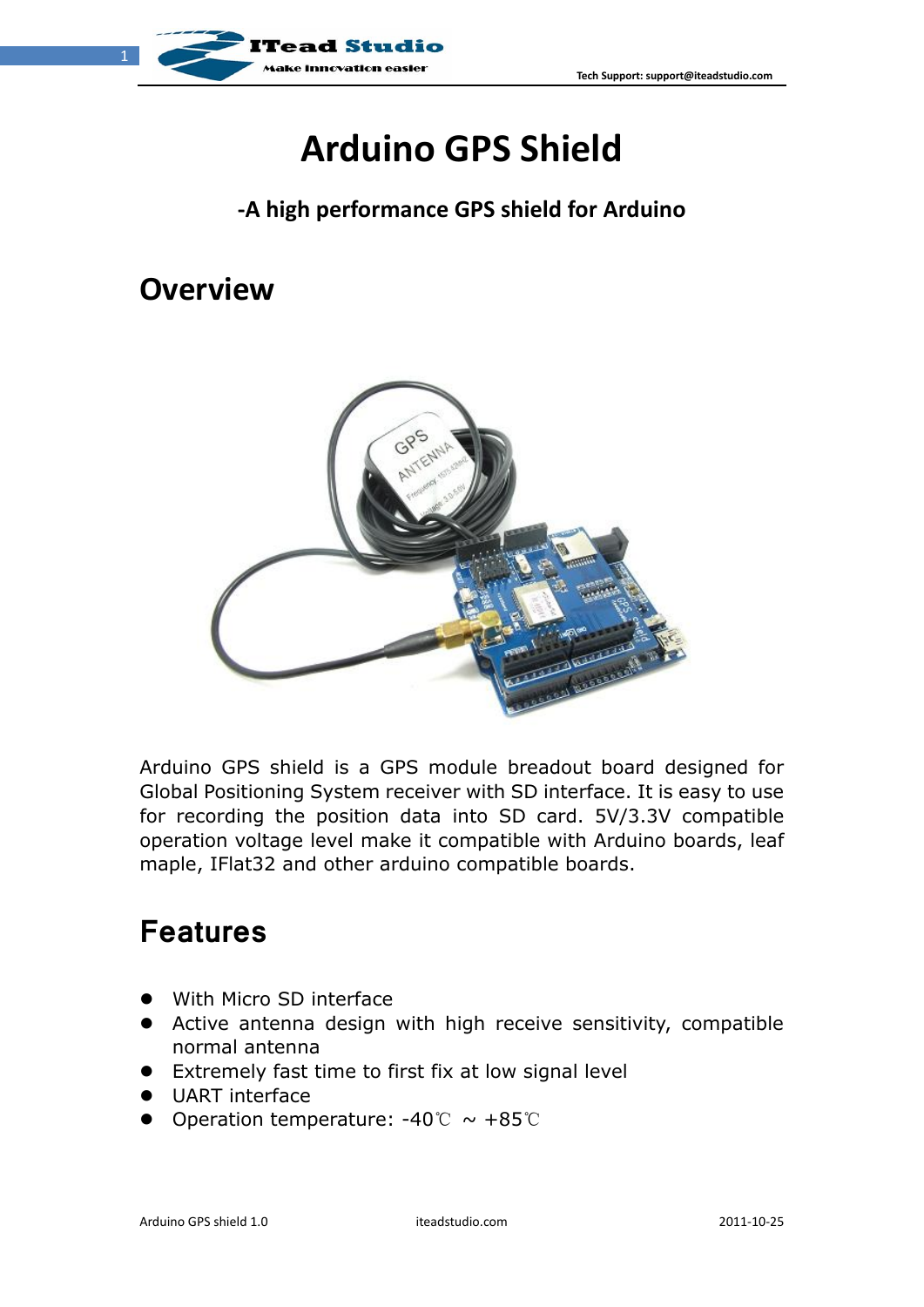

# **Specifications**

| PCB size                      | 55.88mm X 54.1mm X 1.6mm |
|-------------------------------|--------------------------|
| Indicators                    | PWR.                     |
| Power supply                  | compatible with Arduino  |
| <b>Communication Protocol</b> | UART                     |
| <b>RoHS</b>                   | Yes                      |

# **Electrical Characteristics**

| Specification     | Min    | Type  | Max | Unit       |
|-------------------|--------|-------|-----|------------|
| Power Voltage     | 4.5    |       | 5.5 | <b>VDC</b> |
| Input Voltage VH: |        |       | 5.5 |            |
| Input Voltage VL: | $-0.3$ |       | 0.5 |            |
| Baud rate         |        | 38400 |     | bps        |

#### **Hardware**



Figure 1 Top Map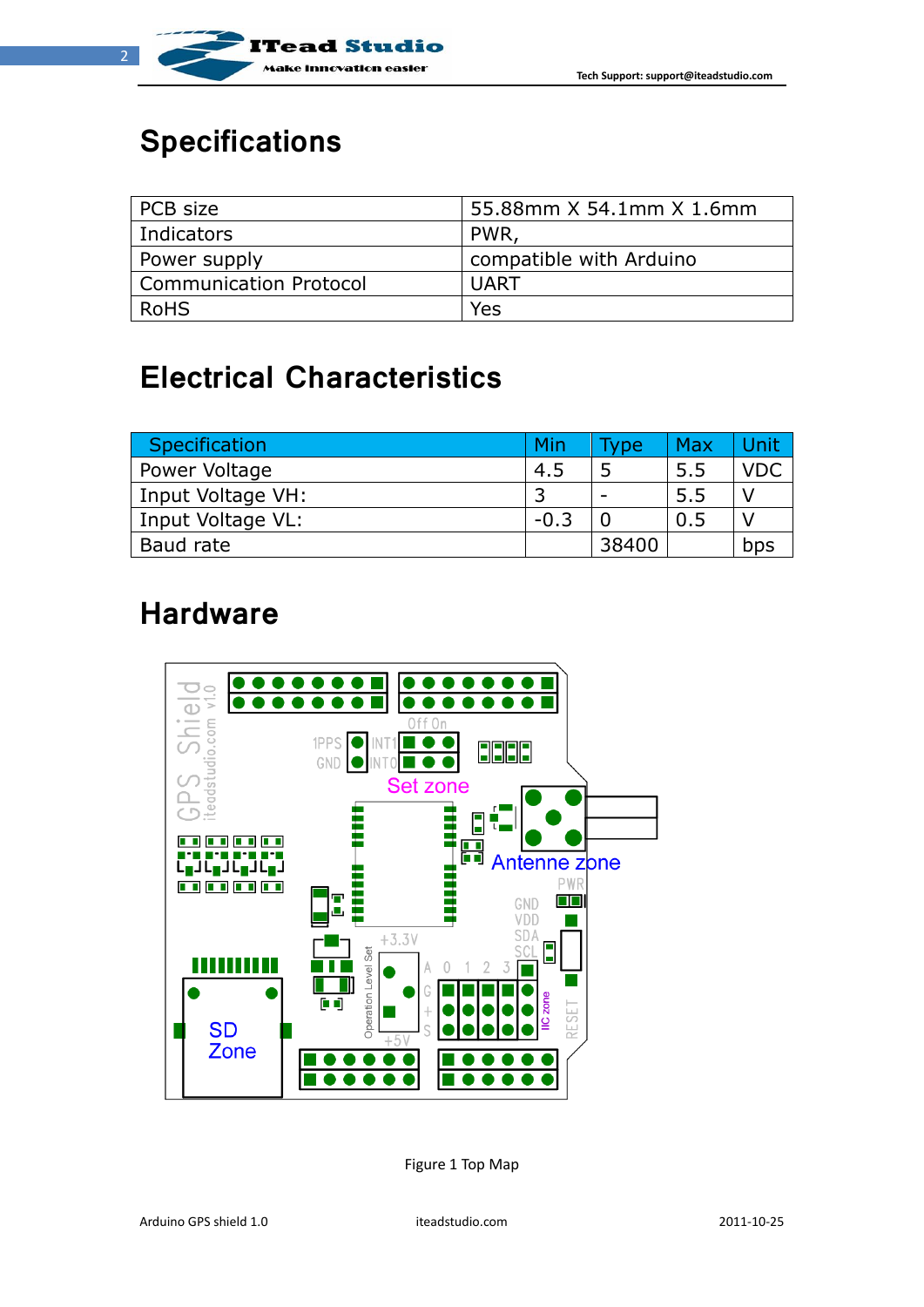

| <b>Arduino</b><br>PIN | <b>Description</b> |
|-----------------------|--------------------|
| D <sub>0</sub>        | Data               |
| D <sub>1</sub>        | Din                |
| D <sub>2</sub>        |                    |
| D <sub>3</sub>        | -                  |
| D <sub>4</sub>        |                    |
| D <sub>5</sub>        | ۳                  |
| D <sub>6</sub>        |                    |
| D7                    | -                  |
| D <sub>8</sub>        |                    |
| D <sub>9</sub>        |                    |
| D <sub>10</sub>       | <b>CSN</b>         |
| D11                   | <b>MOSI</b>        |
| D12                   | <b>MISO</b>        |
| D13                   | <b>SCK</b>         |
| A <sub>0</sub>        | <b>Breakout</b>    |
| A1                    | <b>Breakout</b>    |
| A2                    | <b>Breakout</b>    |
| A3                    | <b>Breakout</b>    |
| A4                    | IIC SDA            |
| A <sub>5</sub>        | IIC SCL            |